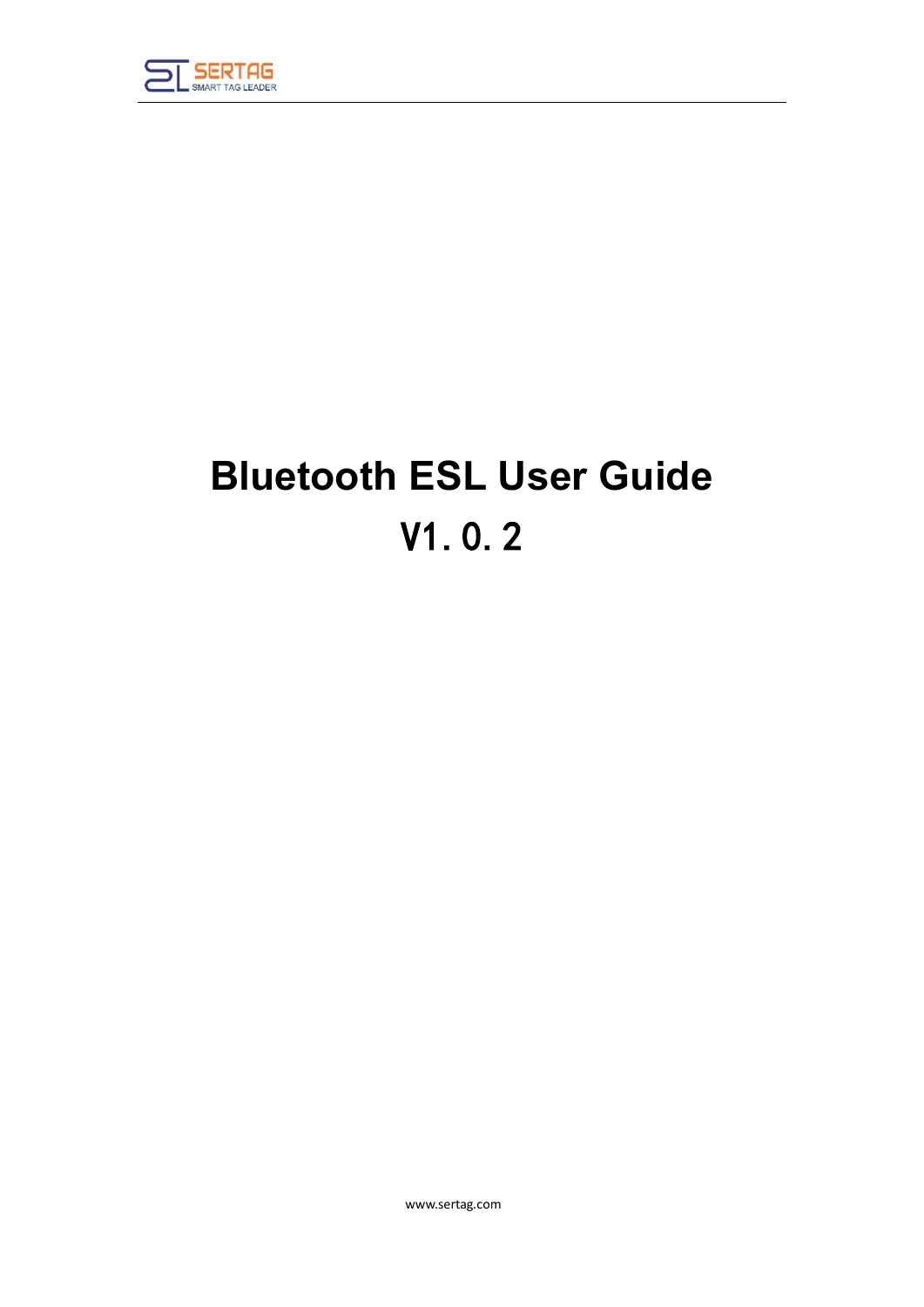

#### Contents

| $1_{-}$ |  |
|---------|--|
|         |  |
|         |  |
|         |  |
|         |  |
|         |  |
|         |  |
|         |  |
|         |  |
|         |  |
|         |  |
|         |  |
|         |  |
|         |  |
|         |  |
|         |  |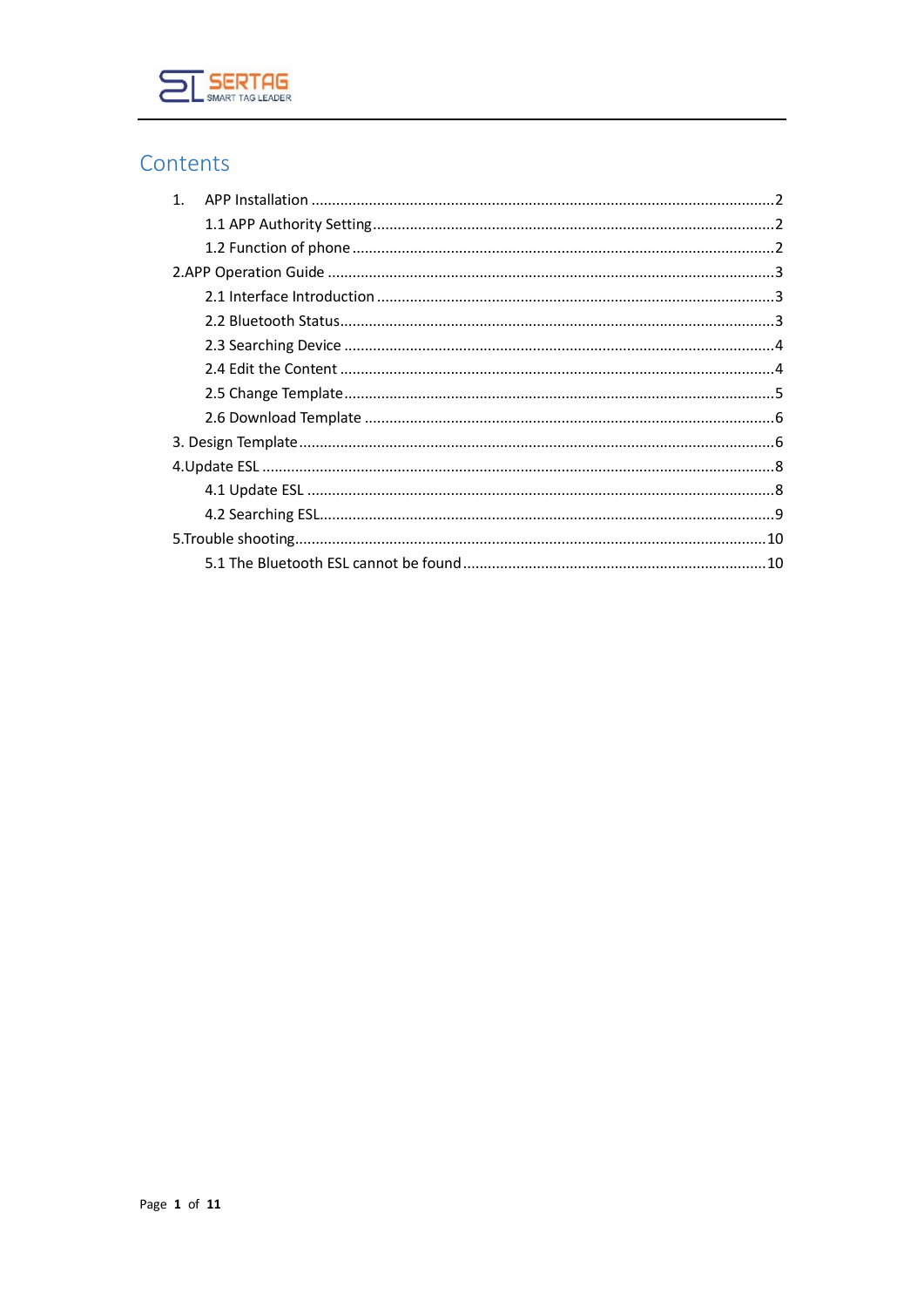

## <span id="page-2-0"></span>**1. APP Installation**

#### <span id="page-2-1"></span>1.1 APP Authority Setting

**After the installation of the ESL APP, you will be prompted to apply for some permissions and click allow. Otherwise, some of them will affect the normal operation of APP. After installation, if you can't find the Bluetooth tag, you can close the APP and reopen it.**



#### <span id="page-2-2"></span>1.2 Function of phone

When running the app, you need to turn on the Bluetooth and positioning functions of the mobile phone. As shown in the figure below.

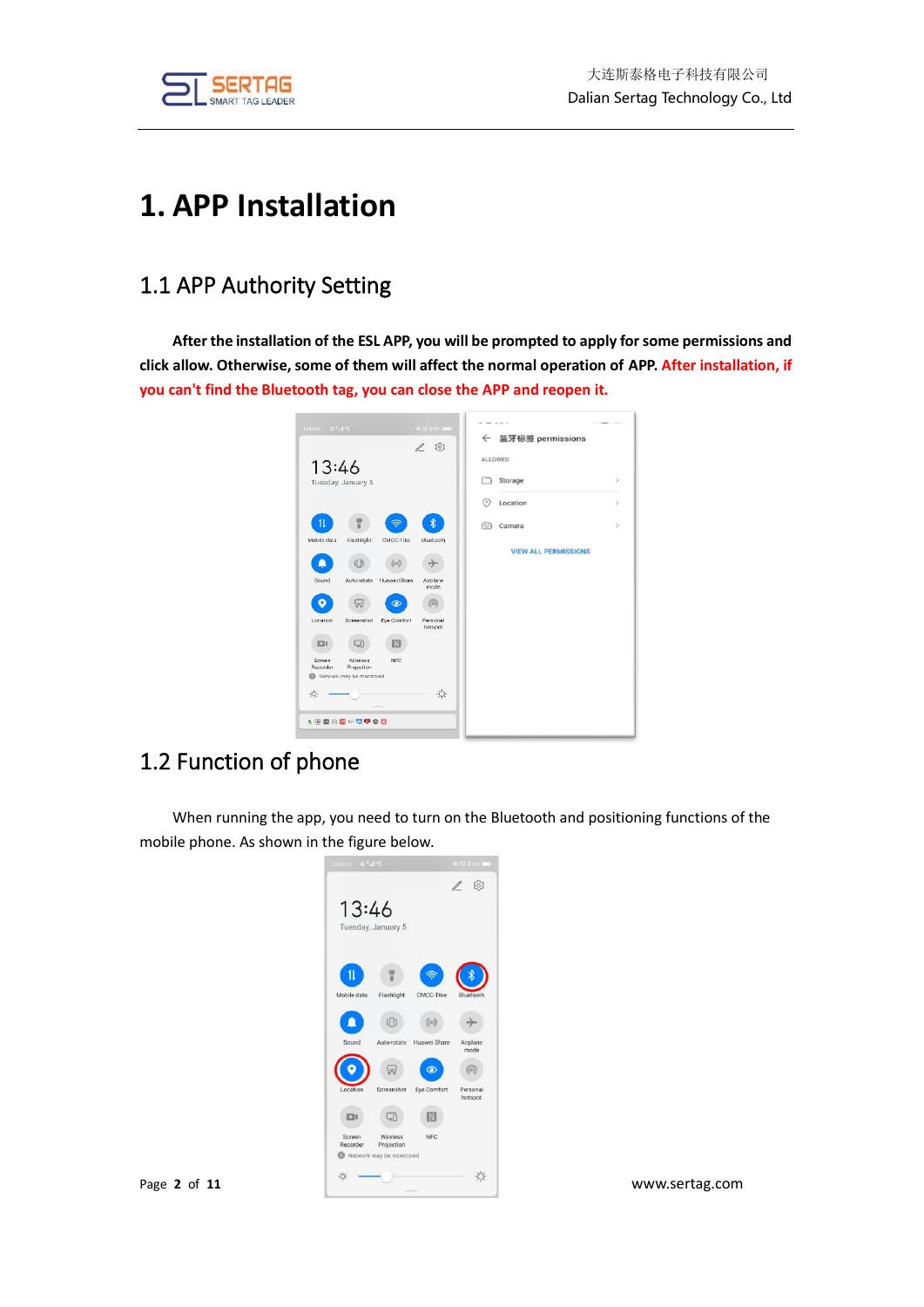



## <span id="page-3-0"></span>**2.APP Operation Guide**

#### <span id="page-3-1"></span>2.1 Interface Introduction

The introduction of each content of the device interface can be understood through the following figure.



#### <span id="page-3-2"></span>2.2 Bluetooth Status

Here are several status changes of the Bluetooth tag device. After the content of the tag is edited, the status of the tag will change to the Yellow [waiting for update] logo. If you manually click the CAST button, the status of the tag will change to the Ready to update status. At this time, the mobile phone will automatically connect the tag and update it automatically. You can click several tags in succession. If the tag is connected successfully, The data transfer progress bar will appear. When the data transmission is completed and successful, the green status of update successful will be prompted. If the data transmission fails, the red status of update failure will appear.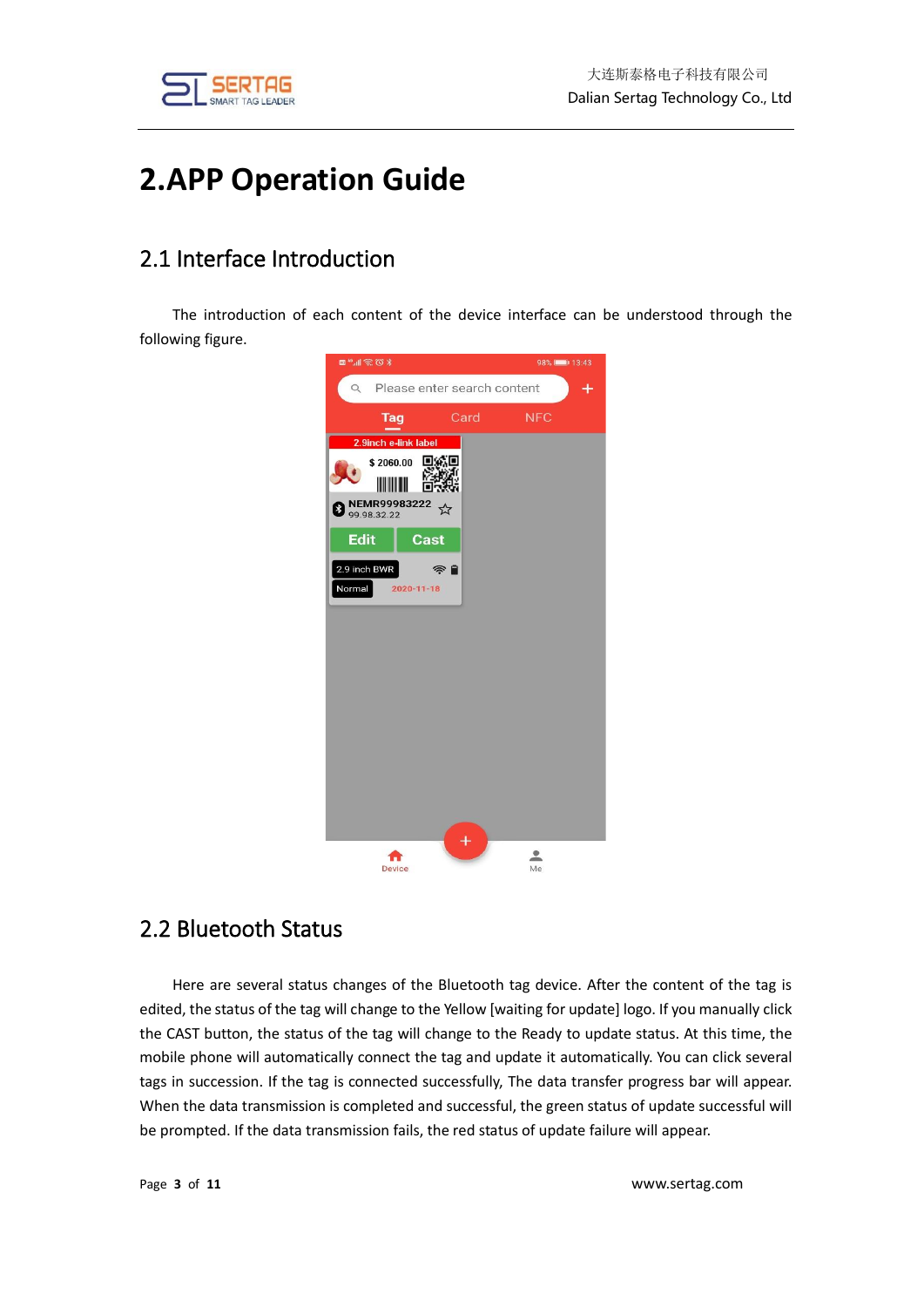

| Q Please enter search content<br><b>NFC</b><br>Card<br>Tag<br>2.9Inch e-link label<br><b>A</b> SECOND BASE<br><b>D</b> NEMR99983222<br>$\uparrow$<br>Edit<br>Cast<br> | Q. Please enter search content<br><b>NFC</b><br>Card<br>Tag<br>2.9inch e-link label<br>x<br><b>D</b> NEMR99983222 <del>1</del><br>Edit<br>Cast<br>空目<br>2.9 inch RWR<br>kady<br>just now | Q. Please enter search content<br><b>NFC</b><br>Card<br>Tag<br>2.9inch e-link label<br><b>S260.00 思想</b><br>火<br><b>D</b> NEMR99983222 \$<br>Edit<br>Cast<br>守皇<br>2.9 inch BWR<br>uccess<br><b>Just now</b> | Q. Please enter search content<br><b>NFC</b><br>Card<br>Tag<br>2.9inch e-link label<br>$\begin{picture}(120,110) \put(0,0){\line(1,0){10}} \put(15,0){\line(1,0){10}} \put(15,0){\line(1,0){10}} \put(15,0){\line(1,0){10}} \put(15,0){\line(1,0){10}} \put(15,0){\line(1,0){10}} \put(15,0){\line(1,0){10}} \put(15,0){\line(1,0){10}} \put(15,0){\line(1,0){10}} \put(15,0){\line(1,0){10}} \put(15,0){\line(1,0){10}} \put(15,0){\line$<br>٠.<br><b>D</b> NEMR99983222 $\uparrow$<br>Cast<br><b>Edit</b><br>学會<br>2.9 inch BWR<br>just now<br>w |
|-----------------------------------------------------------------------------------------------------------------------------------------------------------------------|------------------------------------------------------------------------------------------------------------------------------------------------------------------------------------------|--------------------------------------------------------------------------------------------------------------------------------------------------------------------------------------------------------------|----------------------------------------------------------------------------------------------------------------------------------------------------------------------------------------------------------------------------------------------------------------------------------------------------------------------------------------------------------------------------------------------------------------------------------------------------------------------------------------------------------------------------------------------------|
| ÷<br>$\frac{2}{\lambda}$<br>٠<br>Device                                                                                                                               | $\ddot{}$<br>$\frac{2}{3}$<br>n<br>Chrysleen                                                                                                                                             | $\pm$<br>∸<br>A<br>$M_{21}$<br>Devices.                                                                                                                                                                      | $\frac{9}{16}$<br>n<br>Device                                                                                                                                                                                                                                                                                                                                                                                                                                                                                                                      |

#### <span id="page-4-0"></span>2.3 Searching Device

After entering the device interface, the middle display area will drop down for a certain distance to prompt to search for devices.

| ■"" ≝ ぎ の ∦                    |                             |                             |            | 96% 14:09 |
|--------------------------------|-----------------------------|-----------------------------|------------|-----------|
| Q                              |                             | Please enter search content |            |           |
|                                | Tag                         | Card                        | <b>NFC</b> |           |
|                                | 2.9inch e-link label        |                             |            |           |
|                                | \$260.00                    |                             |            |           |
| ี่∤                            | NEMR99983222<br>99.98.32.22 |                             |            |           |
| <b>Edit</b>                    |                             | <b>Cast</b>                 |            |           |
| 2.9 inch BWR<br><b>Success</b> | just now                    | ଛ∎                          |            |           |
|                                |                             |                             |            |           |

#### <span id="page-4-1"></span>2.4 Edit the Content

Page **4** of **11** www.sertag.com Find the corresponding tag and click Edit to jump to the content editing interface, as shown in the figure below. The first line is the preview. The following corresponds to the content in the template. It can be modified. The changes are immediately visible in the picture preview.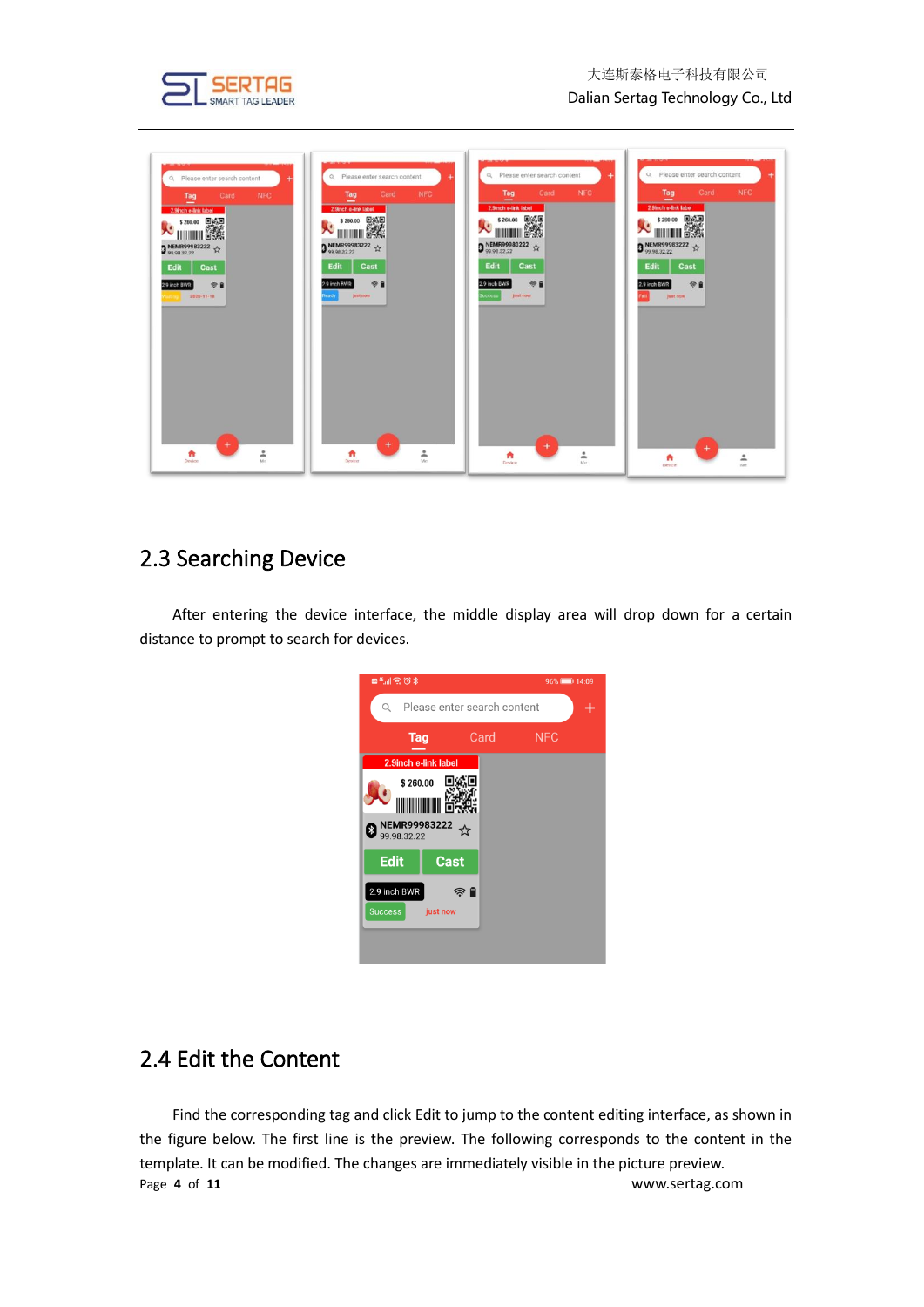

There are two ways to input barcode and QR code, which are to call scan code through the scan code button at the back to fill in the content. The other is manual input.

| <b>Export to Excel</b><br><b>Import from Excel</b><br>二维码<br>二维码<br>器<br>A<br>条形码 |
|-----------------------------------------------------------------------------------|
|                                                                                   |
|                                                                                   |
| E<br>123456                                                                       |
| 文本<br>A <sub>a</sub> 2.9inch e-link label                                         |
| 文本<br>$A_{\overline{d}}$<br>\$2060.00                                             |
|                                                                                   |

#### <span id="page-5-0"></span>2.5 Change Template

If you want to switch the template for the current tag, you can click the switch button in the upper right corner of the editing interface to call up the template selection interface. As shown in the figure below. Templates can be viewed by sliding up and down. Click template to switch the current template.

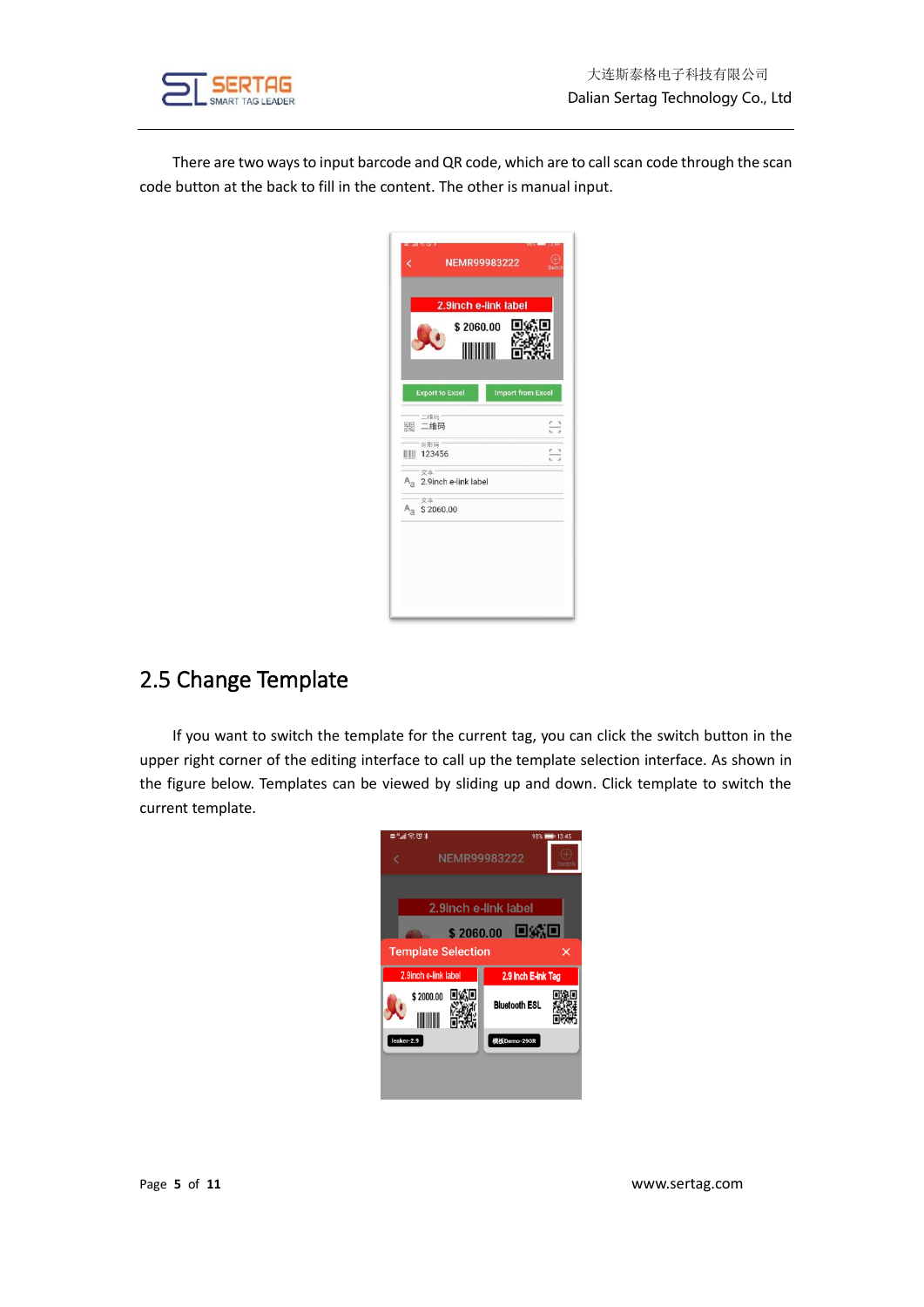

#### <span id="page-6-0"></span>2.6 Download Template

Initially, the template is empty. You need to download the template from the server. The way to download a template is to drop down the main area of the interface. After pulling down for a certain distance, you will be prompted to download template, as shown in the figure below.



## <span id="page-6-1"></span>**3. Design Template**

Template production needs to be carried out on the PC, click the browser on the PC. Input address: http://47.106.109.236/:8082/

After logging in, click device management > add to see the following interface, which is the visual template editing interface.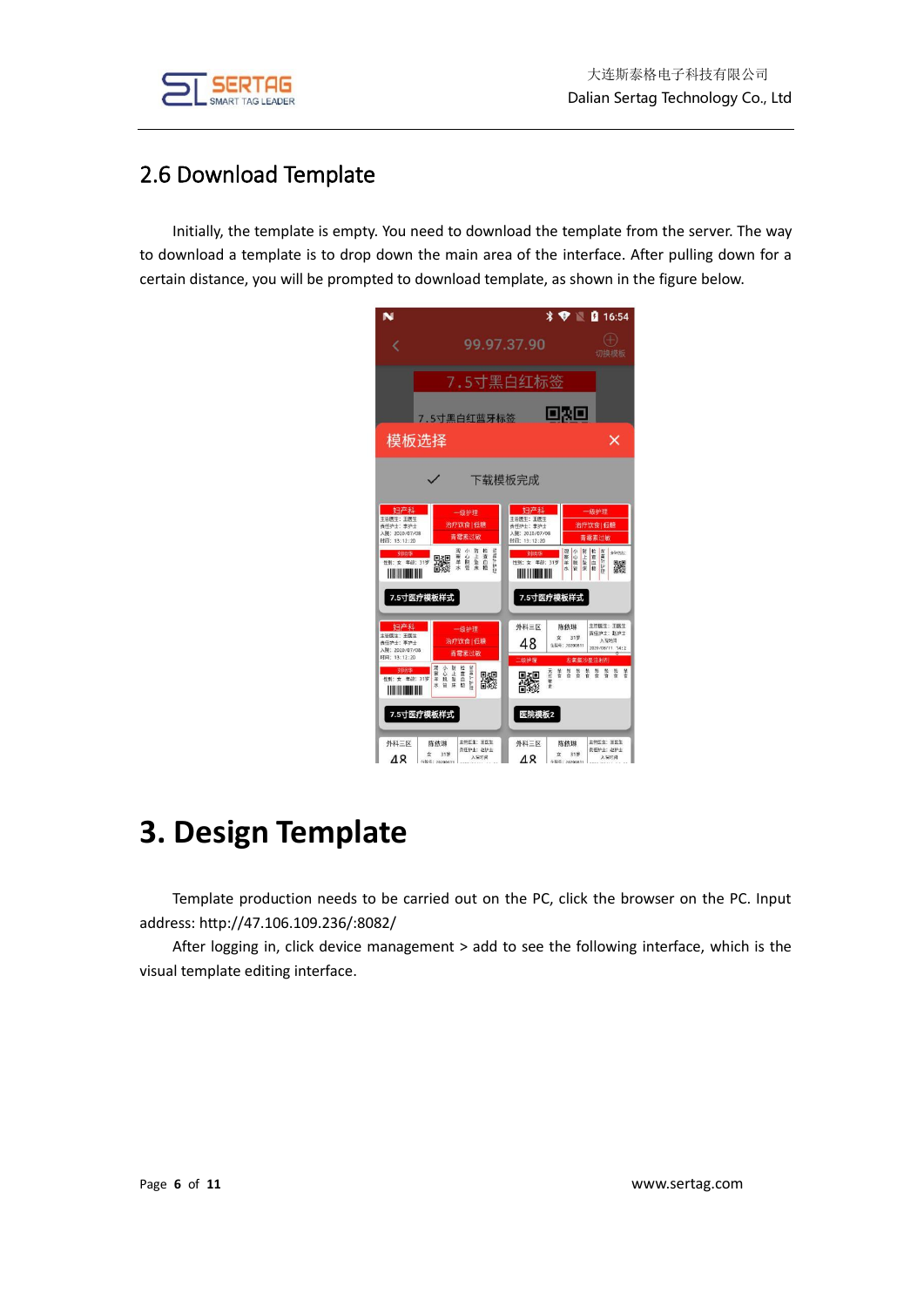



There are three types of templates: text, barcode, QR code and rectangular box. Right click function in template editing. As shown in the figure below. You can select the corresponding control on the left. When a control is selected, the corresponding property will be displayed on the right. You can control the control through the properties at the right end.

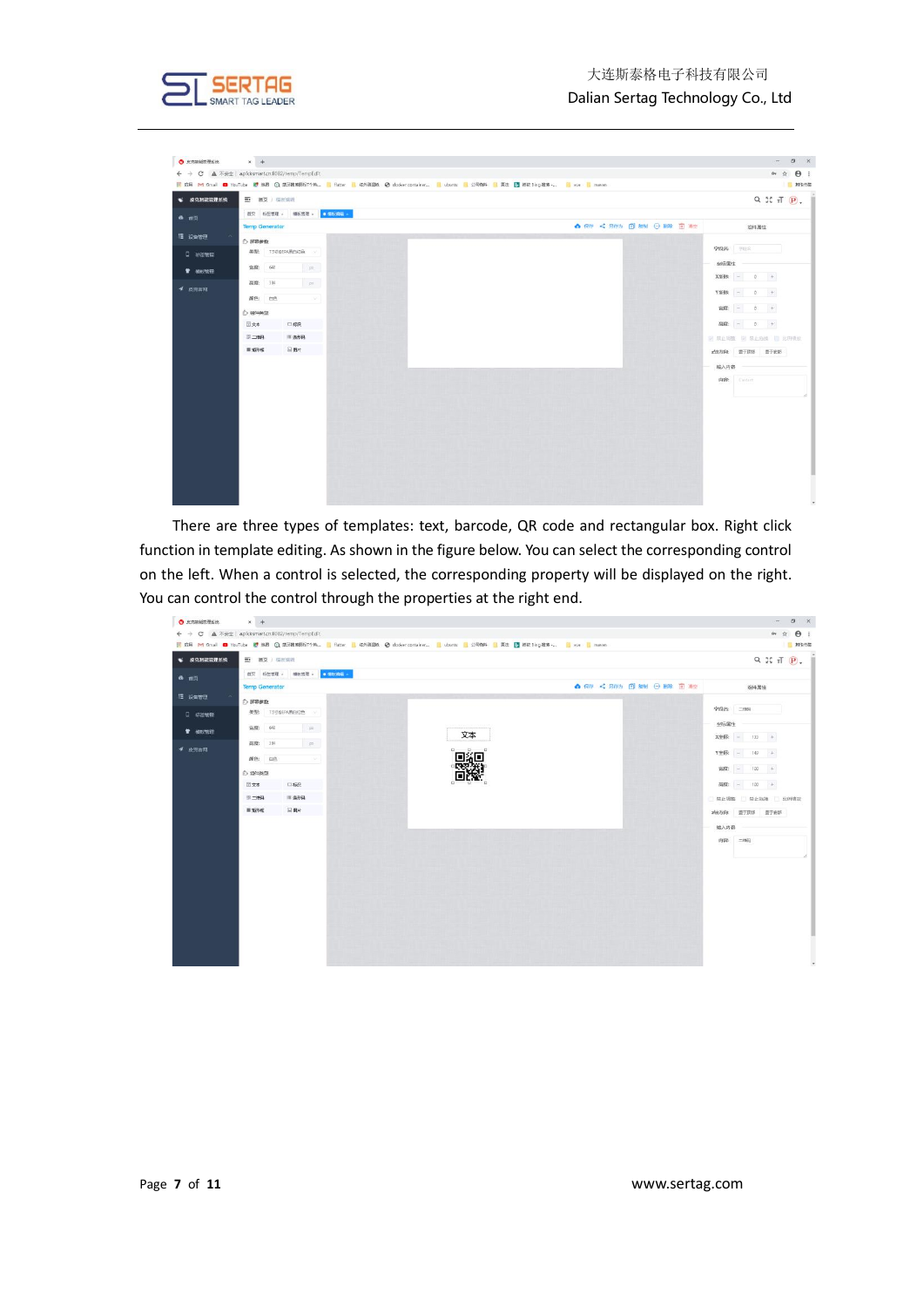

## <span id="page-8-0"></span>**4.Update ESL**

### <span id="page-8-1"></span>4.1 Update ESL

After editing the tag content and returning to the device interface, the corresponding tag will be prompted to wait for update, as shown in the figure below. At this time, you need to click the screen button, and the app will refresh the changed content to the tag.



After clicking the CAST button, different states will be prompted, such as READY, as shown in the figure below.

| N                          |                                |                      | 16:47<br>ø |
|----------------------------|--------------------------------|----------------------|------------|
| $\alpha$                   | 请输入搜索内容                        |                      | O          |
|                            | 蓝牙                             | <b>NFC</b>           |            |
|                            | 2.13寸黑白红标签                     | 2.13寸黑白红标签           |            |
| 蓝牙标签<br>系统标签               | に、<br>高級<br>回復                 | 蓝牙标签<br>系统标签         | 驟          |
| <b>@</b> 99.98.39.83       |                                | <b>@82.85.95.95</b>  |            |
| 编辑                         | 投屏                             | 编辑                   | 投屏         |
| 2.13寸黑白红<br>准备更新           | $\widehat{\mathbb{R}}$<br>2分钟前 | 2.13寸黑白红<br>状态正常     | 2分钟前       |
|                            | 7.5寸黑白红标签                      | 4.2寸黑白标签             |            |
| 7.5寸黑白红蓝牙标签<br>7.5寸黑白红系统标签 | ogo                            | 蓝牙标签<br>系统标签         | 饕          |
| <b>@</b> 99.97.60.99       |                                | <b>@</b> 99.97.19.50 |            |
| 编辑                         | 投屏                             | 编辑                   | 投屏         |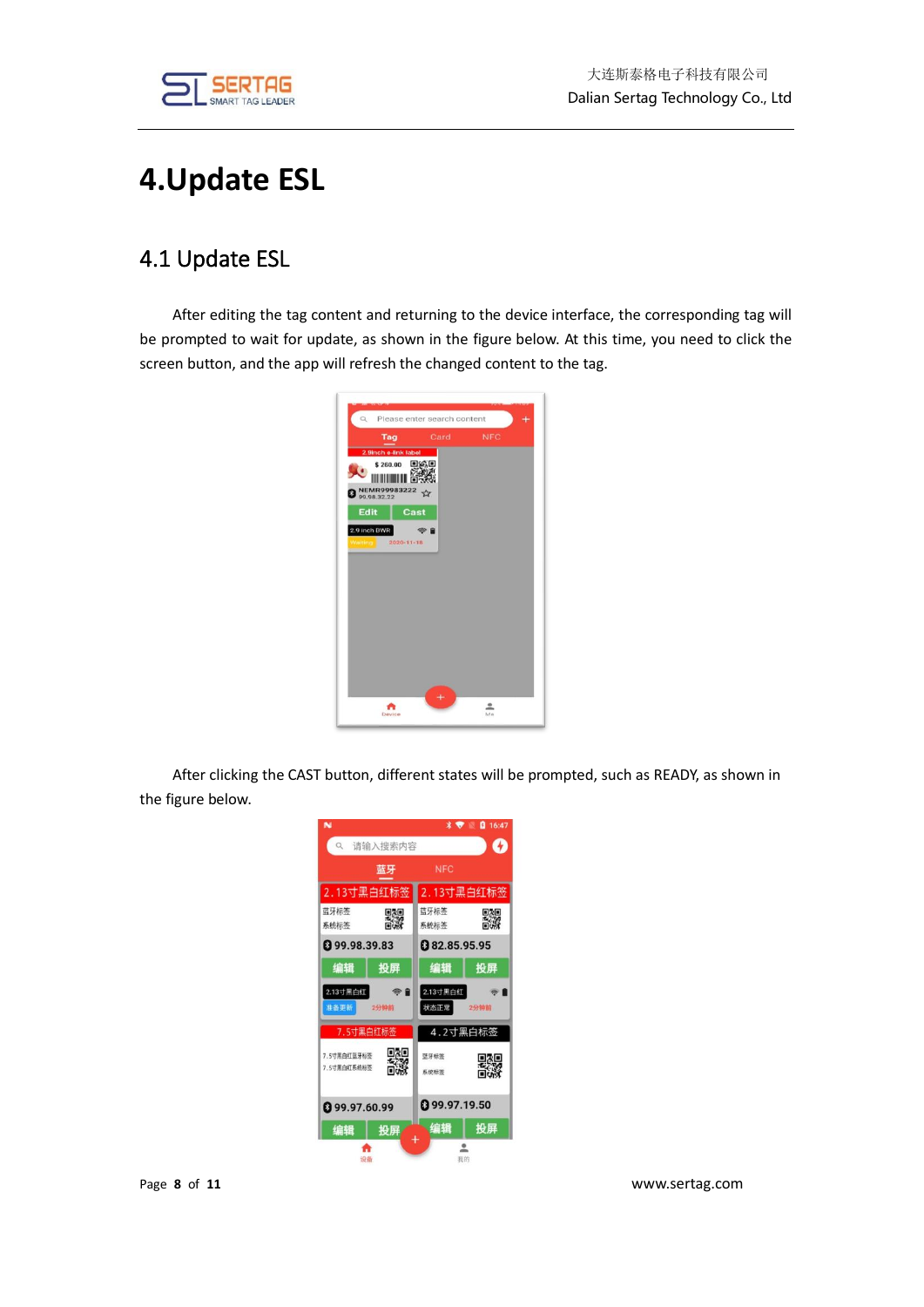

During the update process, the progress bar is displayed, as shown in the figure below.



After the update is completed, the result of the update will be prompted, Success or failed.

#### <span id="page-9-0"></span>4.2 Searching ESL

Click the input box at the top of the main interface to enter the search interface, as shown in the figure below. Click tag address below to search by matching the tag address. If you need to exit the search, click Cancel.